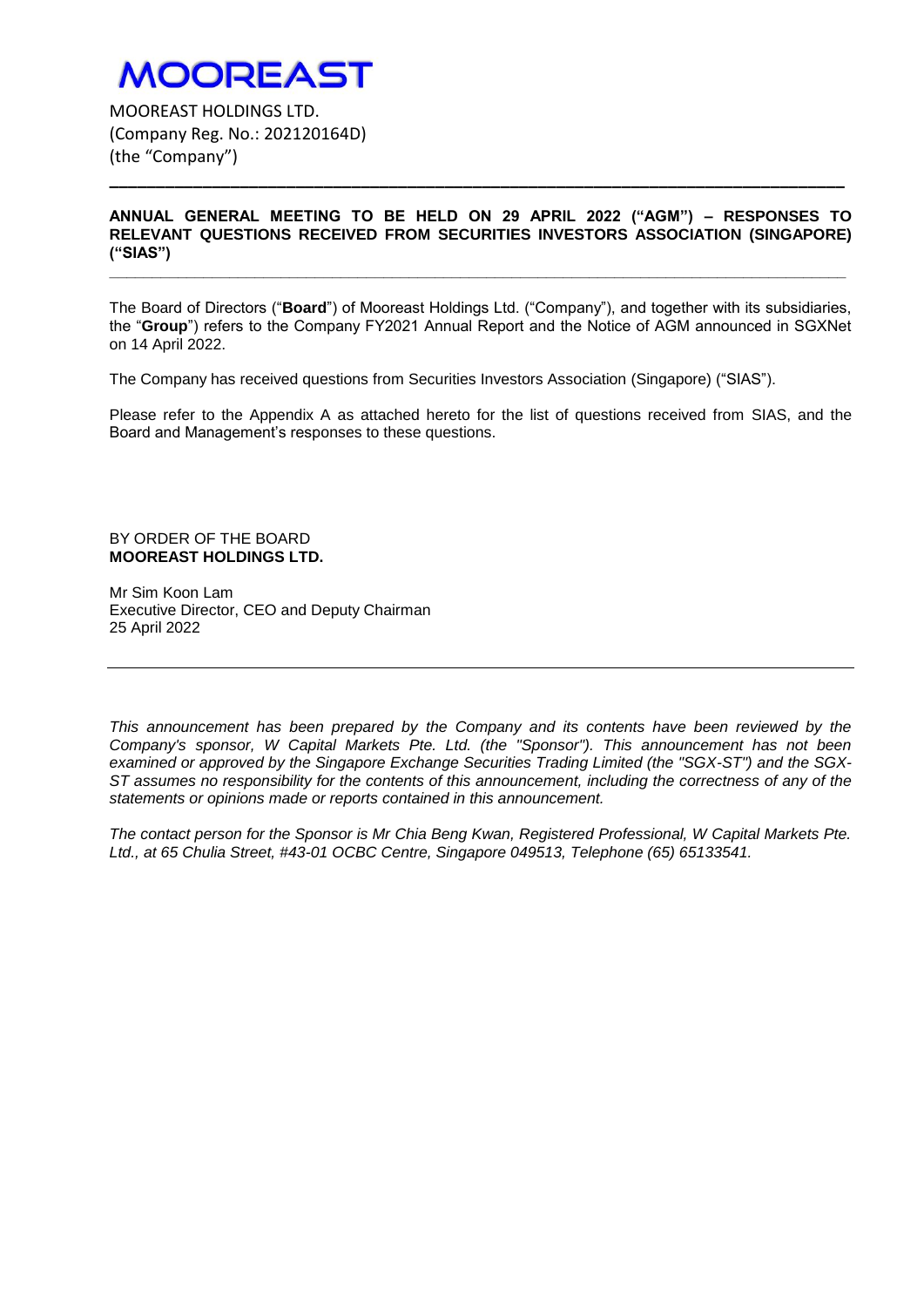

MOOREAST HOLDINGS LTD. (Company Reg. No.: 202120164D) (the "Company")

### **APPENDIX A RESPONSES TO QUESTIONS FROM SIAS**

**\_\_\_\_\_\_\_\_\_\_\_\_\_\_\_\_\_\_\_\_\_\_\_\_\_\_\_\_\_\_\_\_\_\_\_\_\_\_\_\_\_\_\_\_\_\_\_\_\_\_\_\_\_\_\_\_\_\_\_\_\_\_\_\_\_\_\_\_\_\_\_\_\_\_\_\_\_\_\_**

**Q1**. The company was successfully listed on the SGX Catalist Board on 24 November 2021. The group is a Total Mooring Solutions specialist, serving mainly the offshore oil and gas, marine and offshore renewable energy industries. The group's operations are primarily in Singapore and it maintains a European sales office in Rotterdam, the Netherlands.

Revenue for the financial year ended 31 December 2021 decreased by 28% to \$14.2 million.

Due to economic uncertainty and supply chain disruptions, several projects in the main Mooring division were delayed. Net loss for the group was \$(2.3) million for FY2021, after the group reported profits of \$3.8 million in FY2020 and \$2.9 million in FY2019 before the IPO.

**I.** The company had reported that excluding the one-off listing expenses, net loss of \$(2.3) million would have been \$(1.0) million. **Can management help shareholders to better understand the listing cost by providing a breakdown of the \$1.3 million listing expenses?**

The Group incurred total listing expenses of approximately \$1.9 million, of which approximately \$0.6 million had been capitalized and \$1.3 million had been expensed off in accordance with the generally accepted accounting principles.

Please see the table below for a detailed breakdown of the \$1.3 million listing expenses which had been expensed off:

| <b>Descriptions</b>                              | S\$ ('000) |
|--------------------------------------------------|------------|
| Professional fees - Sponsor                      | 374        |
| Professional fees - Legal                        | 444        |
| Professional fees - Internal audit               | 43         |
| Professional fees - External audit               | 203        |
| <b>Investor relation fees</b>                    | 114        |
| <b>SGX</b> application fees                      | 48         |
| Others (private investigation and printing fees) | 45         |
| <b>TOTAL</b>                                     | 1.271      |

### **II. Would management consider disclosing the order book on a regular basis to help shareholders better understand the progress of the group?**

Yes. Moving forward, management intends to disclose the order book (where appropriate and relevant, due to the sensitive and confidential nature of this information) in our full-year financial results announcement. The Company will also make timely announcements on the SGXNET as and when there are material developments relating to the Group's business.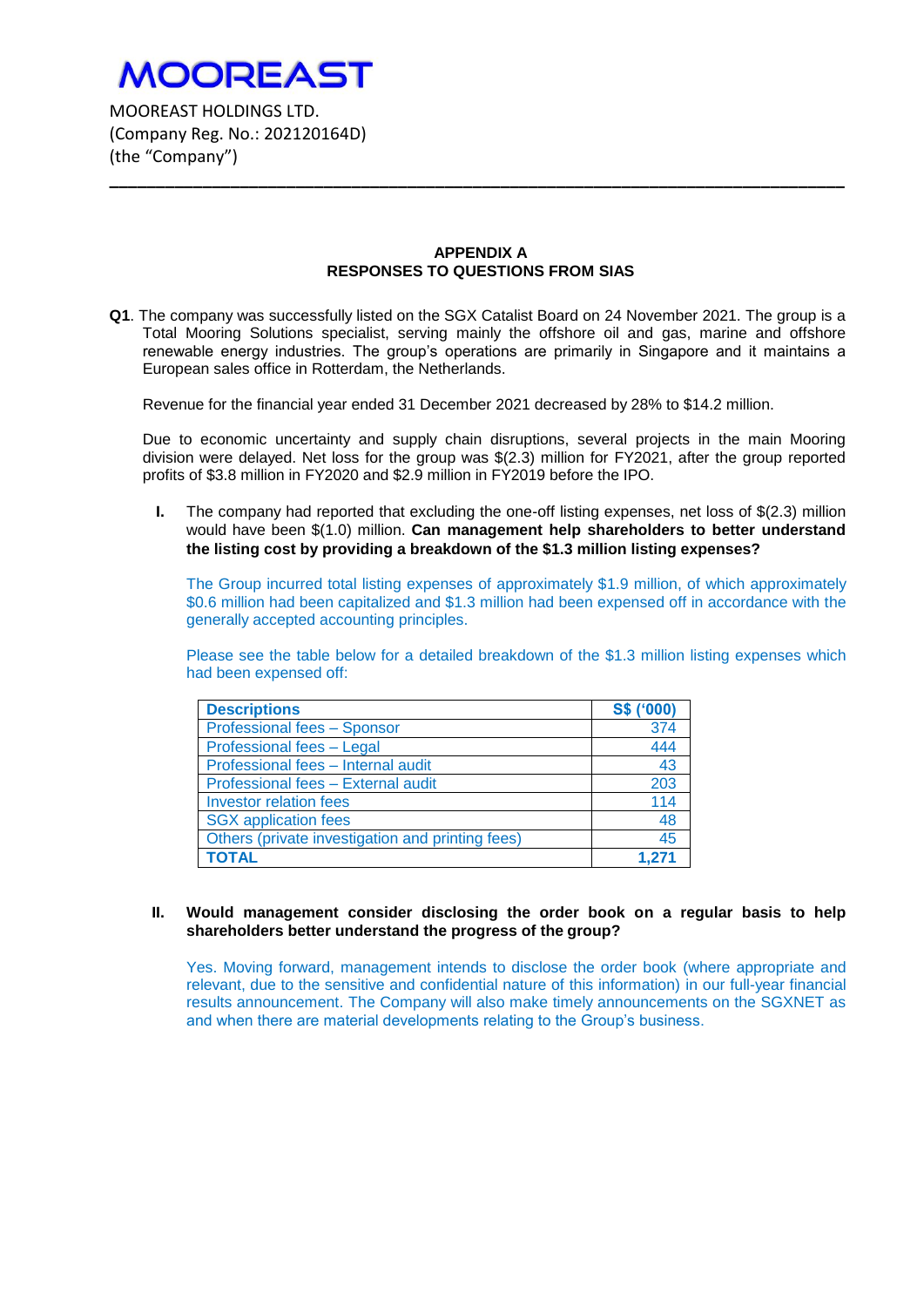### **III. How much visibility does the group have on customers' demand, including the delayed projects? What are the efforts by management to follow-up on the delayed projects and to acquire new customers or new projects?**

**\_\_\_\_\_\_\_\_\_\_\_\_\_\_\_\_\_\_\_\_\_\_\_\_\_\_\_\_\_\_\_\_\_\_\_\_\_\_\_\_\_\_\_\_\_\_\_\_\_\_\_\_\_\_\_\_\_\_\_\_\_\_\_\_\_\_\_\_\_\_\_\_\_\_\_\_\_\_\_**

With a global demand emphasis on renewable energy to address climate change, there is a demand for quality mooring and rigging systems, steel fabrication, chain stoppers and anchors.

The Group closely monitors and regularly updates a list that includes secured projects as well as upcoming ones. A few projects have been delayed due mainly to supply chain disruptions due to COVID-19, delays in government and regulatory approvals, financing approvals and costs increases. We are not able to disclose actual project information for confidentiality reasons.

Follow-up efforts on potential projects continue to be positive in both renewable and nonrenewable energy sector with conversations on potential projects stretching as far as 2026. We will consider investing in technology to automate and streamline tracking of projects.

### **IV. What was the expected utilisation rate of the newly established Yard division? What is the expected gestation period before the new division can achieve breakeven?**

The Group's Yard division was established in October 2021, following our relocation to 51 Shipyard Road. Our current average utilisation rate is at 75-80% for the period from January to March 2022.

The relocation to 51 Shipyard Road has also increased our expected production capacity to 5,000 metric tons of steel throughput per annum, compared to 2,000 metric tons at our previous facility. The strategic shift allows us to undertake fabrication of floating platforms and related steel structures used in floating offshore renewable energy industry.

As we continue to build Mooreast's reputation and gain greater traction in the quayside services business, we also expect our production and fabrication capacity and utilisation rate to increase.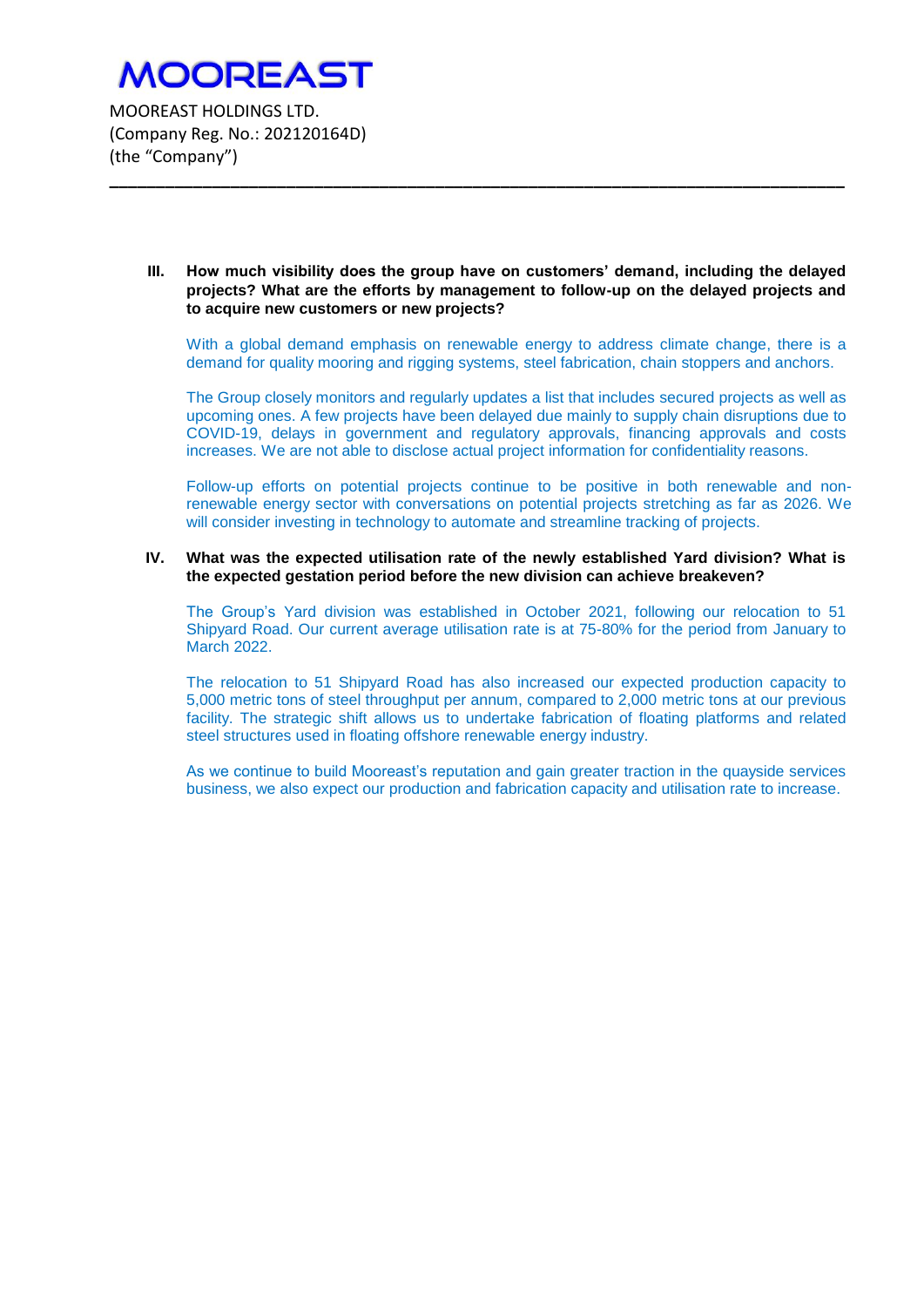# **MOOREAST**

MOOREAST HOLDINGS LTD. (Company Reg. No.: 202120164D) (the "Company")

- **Q2.** In the prospectus, the group listed the following four prospects:
	- Increasing global demand for renewable energy and offshore wind energy
	- Increasing demand for offshore wind industry in Asia and in the UK
	- Increasing demand for solar energy in Southeast Asia
	- Recovery of O&G industry

As shown in Note 26 (page 96 – Segment information), the renewable energy segment covers the design, engineering, fabrication, supply and installation and commissioning services for mooring systems and mooring system components for floating wind turbine projects, offshore solar photovoltaic projects and tidal turbine projects in Asia and Europe.

**\_\_\_\_\_\_\_\_\_\_\_\_\_\_\_\_\_\_\_\_\_\_\_\_\_\_\_\_\_\_\_\_\_\_\_\_\_\_\_\_\_\_\_\_\_\_\_\_\_\_\_\_\_\_\_\_\_\_\_\_\_\_\_\_\_\_\_\_\_\_\_\_\_\_\_\_\_\_\_**

Revenue from renewable energy for FY2021 was just \$328,415 or just 2.3% of total revenue. In the previous year, revenue from the renewable energy segment was boosted by the one-off sale of anchors to a new customer for their offshore wind turbine projects in Senegal.

### **I. What is the group's competitive advantage or expertise in offshore solar, tidal turbine and floating wind turbine projects, especially since there are no such projects deployed in or by Singapore?**

The Group has an experienced design, engineering and fabrication team who has the expertise and knowledge of mooring and rigging solutions. We have the capabilities to provide design, engineering, fabrication and supply, mobilization and logistics, installation and commissioning of complete mooring solutions for depths of up to 1,500 meters. The Group has accrued deep domain knowledge over 27 years of providing mooring solutions to customers in the oil and gas industry in various parts of the world, and these skills are highly transferrable in serving the renewable sector. Since 2013, the Group has provided a range of mooring solutions catering to floating wind turbine, floating solar photovoltaic ("**Solar PV**") and tidal turbine projects in Asia and Europe. Please refer to the table to our response to Question II for some of the projects completed by our Group.

Mooreast has also invested resources into research and development, and has created several products such as the MoorFloat, which is catered for floating solar farms in open seas, as well as developing our MA9 anchors which can weather harsher open sea conditions, allowing developers to build floating platforms further offshore.

### **II. For the benefit of shareholders, can management elaborate further on the group's track record in renewable energy? What are the successful projects that the group has participated in?**

As disclosed in the Group's offer document dated 17 November 2021, we participated in the Fukushima Floating Offshore Wind Farm Demonstration Project ("Fukushima FORWARD") as well as MODEC Inc's floating wind and current hybrid power generation system (SKWID) in 2013 and also supplied various mooring systems components for a floating wind turbine project in Le Croisic, France in 2015.

Since then we have been involved in 8 more renewable projects in countries such as Japan, Indonesia, Africa and Europe. In Singapore, we were involved in a tidal power project in Sentosa, as well as a floating solar photovoltaic project for energy company Sunseap.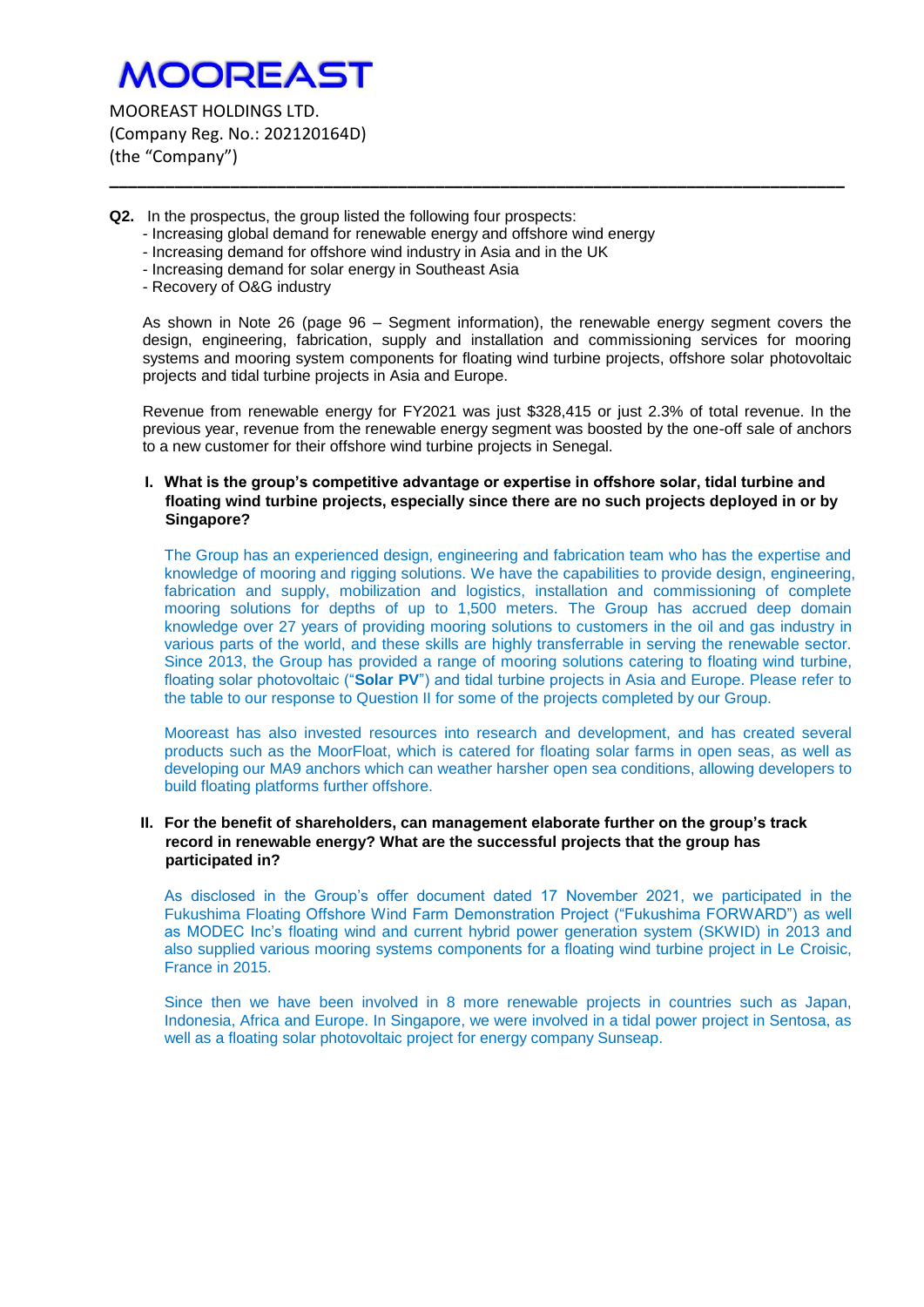# **MOOREAST**

MOOREAST HOLDINGS LTD. (Company Reg. No.: 202120164D) (the "Company")

| <b>Floating Wind Turbine</b> | Appointed to engineer, design, fabricate mooring anchors and<br>participated in the installation of mooring systems for the<br>Fukushima FORWARD.                                                                                                                    |
|------------------------------|----------------------------------------------------------------------------------------------------------------------------------------------------------------------------------------------------------------------------------------------------------------------|
| <b>Floating Wind Turbine</b> | Supplied various mooring system components for a floating<br>wind turbine project in Le Croisic, France                                                                                                                                                              |
| <b>Floating Solar PV</b>     | Appointed by Sunseap Group to design, engineer, fabricate<br>and install the mooring system for their Solar PV prototype<br>project in a reservoir in Singapore                                                                                                      |
| <b>Floating Wind Turbine</b> | Supplied drag anchors to BW Ideol for a floating offshore wind<br>project in France and to Glocal Inc. for a floating offshore wind<br>project in Japan                                                                                                              |
| <b>Floating Solar PV</b>     | Appointed by Sunseap Group to design and engineer the<br>mooring systems for their floating Solar PV in the Straits of<br><b>Johor</b>                                                                                                                               |
| <b>Tidal Turbine</b>         | Partnership with Osaka University to conduct research and<br>development of an underwater current turbine and collaboration<br>with Bluenergy Pte Ltd to design, engineer, fabricate and install<br>mooring systems for a tidal turbine structure on Sentosa Island. |

Some of the successful projects reference that the Group has participated in included the following:

**\_\_\_\_\_\_\_\_\_\_\_\_\_\_\_\_\_\_\_\_\_\_\_\_\_\_\_\_\_\_\_\_\_\_\_\_\_\_\_\_\_\_\_\_\_\_\_\_\_\_\_\_\_\_\_\_\_\_\_\_\_\_\_\_\_\_\_\_\_\_\_\_\_\_\_\_\_\_\_**

These projects have helped Mooreast build relationships with customers in the renewable energy sector, and we have established ourselves as a player with considerable experience.

#### **III. Is the renewable energy segment a nascent focus for the group? How does the group acquire new customers in the segment?**

As mentioned earlier, the Group had already begun its foray into the renewable energy sector in 2013. Following its IPO and listing on the Catalist Board of the SGX-ST, Mooreast intends to ramp up its transformation efforts by increasing its engineering capabilities to better serve large-scale commercial renewable projects.

The Group intends to secure new projects by leveraging on our strong reputation in the industry and technical expertise and engage in extensive discussions with prospective customers and work with them closely in the early stages of their projects. We believe this increases our chances of securing orders from customers. The Group is also grateful to the EDB and Enterprise Singapore (ESG) for referring us to new customers in Taiwan, Japan, Vietnam and UK through trade shows.

### **IV. How is the group marketing MoorFloat? What is the size of the total addressable market of MoorFloat?**

Our MoorFloat platform is catered toward floating solar farms in open seas with moderate waves. Its modular design is portable and easy to assemble using commonly available tools, saving on logistics and installation costs. Our unique design will also use fewer mooring lines compared to conventional systems, without compromising on integrity.

The global floating solar market size is expected to hit US\$10.1 billion<sup>1</sup> by 2030, which offers significant market potential for MoorFloat.

 $\overline{a}$ 

<sup>1</sup> Source: https://www.precedenceresearch.com/floating-solar-market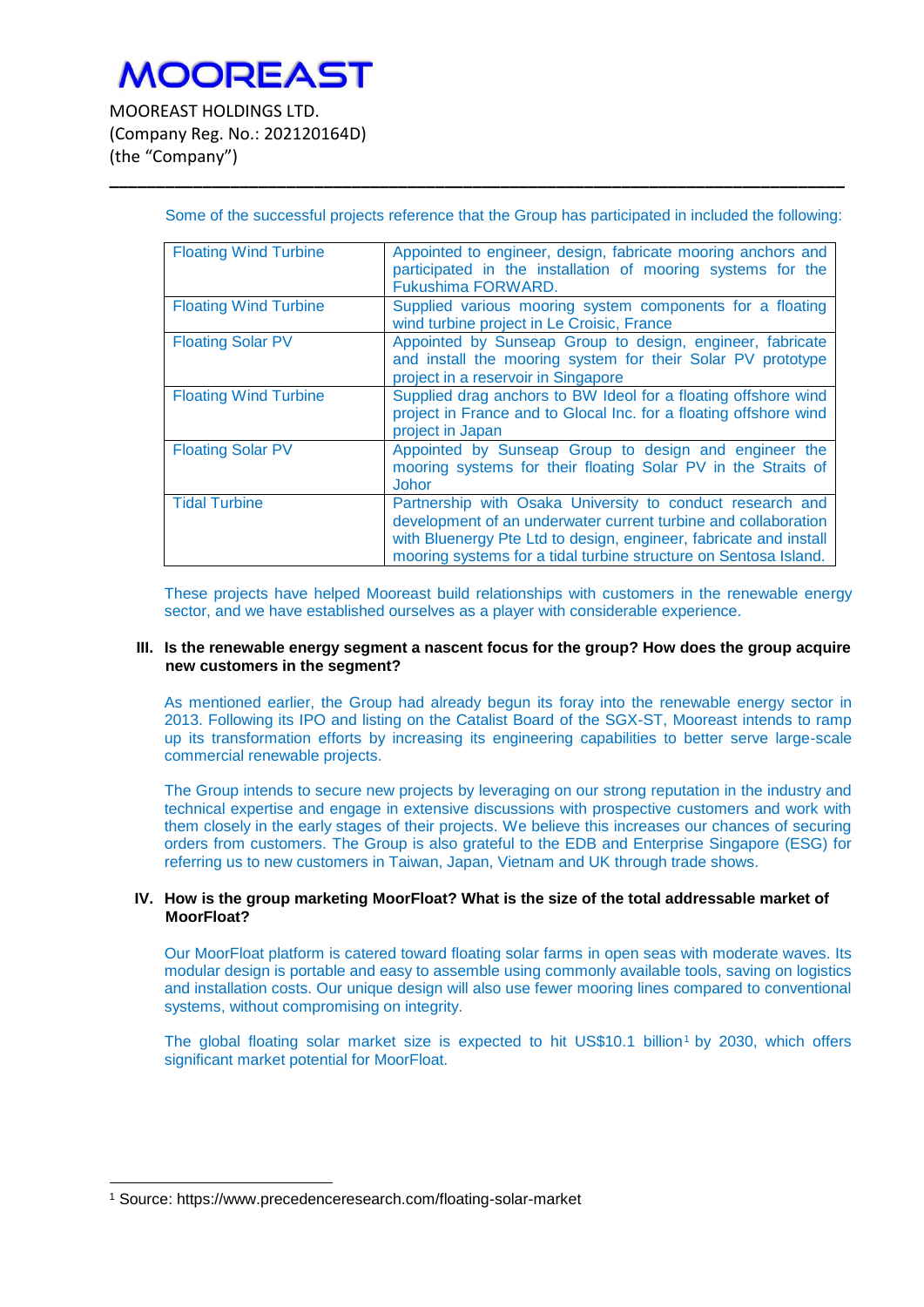MOOREAST HOLDINGS LTD. (Company Reg. No.: 202120164D) (the "Company")

> **Q3.** Note 26 (page 96 – Segment information; reproduced below) shows the breakdown of the group performance by operating segments, with all 5 operating segments showing segment profits even as the group reported a loss for the year of \$(2.11) million.

**\_\_\_\_\_\_\_\_\_\_\_\_\_\_\_\_\_\_\_\_\_\_\_\_\_\_\_\_\_\_\_\_\_\_\_\_\_\_\_\_\_\_\_\_\_\_\_\_\_\_\_\_\_\_\_\_\_\_\_\_\_\_\_\_\_\_\_\_\_\_\_\_\_\_\_\_\_\_\_**

26. Segment information (cont'd)

|                                                               |                     | <b>Rigging</b>                   | <b>Marine</b><br>supplies |                                 |                              |                  |                          | Per<br>consolidated          |
|---------------------------------------------------------------|---------------------|----------------------------------|---------------------------|---------------------------------|------------------------------|------------------|--------------------------|------------------------------|
|                                                               | <b>Mooring</b><br>s | and heavy<br><b>lifting</b><br>s | and<br>services<br>\$     | <b>Renewable</b><br>energy<br>s | Yard<br>\$                   | <b>Corporate</b> | <b>Elimination</b><br>\$ | financial<br>statements<br>s |
| For year ended 31 December 2021                               |                     |                                  |                           |                                 |                              |                  |                          |                              |
| Revenue from external customers                               | 7,794,590           | 3,193,707                        | 2,280,826                 | 328,415                         | 602,446                      |                  |                          | 14,199,984                   |
| Intersegment revenue                                          | 422,731             |                                  |                           |                                 | -                            |                  | (422, 731)               |                              |
| <b>Total revenue</b>                                          | 8,217,321           | 3,193,707                        | 2,280,826                 | 328,415                         | 602,446                      |                  | (422, 731)               | 14,199,984                   |
| <b>Results:</b>                                               |                     |                                  |                           |                                 |                              |                  |                          |                              |
| Depreciation                                                  | (1,003,303)         | (121, 353)                       | (11, 887)                 | (53, 366)                       | (94, 311)                    | (1,230,890)      |                          | (2,515,110)                  |
| Interest income                                               |                     |                                  |                           |                                 | $\qquad \qquad \blacksquare$ | 86,171           | (49,770)                 | 36,401                       |
| Interest expense                                              |                     |                                  |                           |                                 | $\qquad \qquad \blacksquare$ | (1,014,576)      | 49,812                   | (964, 764)                   |
| Segment profit/(loss)                                         | 4,342,000           | 785,755                          | 506,896                   | 262,399                         | 248,099                      | (8, 205, 432)    | (48, 758)                | (2,109,041)                  |
| Segment assets:                                               | 50,629,195          | 3,223,855                        | 953,945                   | $\qquad \qquad \blacksquare$    | 13,396                       | 21,350,923       |                          | 76,171,314                   |
| Segment liabilities (exclude tax<br>payables and deferred tax |                     |                                  |                           |                                 |                              |                  |                          |                              |
| liabilities):                                                 | 4,936,517           | 653,290                          | 375,377                   |                                 | $\qquad \qquad$              | 47,359,553       |                          | 53,324,737                   |

(Source: company annual report; emphasis added)

**I. Can management provide shareholders better clarity on the \$(8.2) million segment loss and the \$47.4 million segment liabilities under "Corporate"?**

The breakdown of the segment loss under "Corporate" is as follows:

| <b>Descriptions</b>              | <b>S\$'000</b> |
|----------------------------------|----------------|
| Other income                     | 878            |
| Salaries related cost            | (3, 172)       |
| <b>Depreciation</b>              | (1, 231)       |
| <b>Finance expense</b>           | (965)          |
| Selling and Distribution expense | (195)          |
| Administrative expense           | (1, 142)       |
| Administrative expense - IPO     | (1, 271)       |
| Other expenses                   | (1, 107)       |
| <b>SEGMENT PROFIT/(LOSS)</b>     | (8, 205)       |

The breakdown of the segment liabilities under "Corporate" is as follows:

| <b>Descriptions</b>                | <b>S\$'000</b> |
|------------------------------------|----------------|
| <b>Bank loans</b>                  | 14,319         |
| Shareholder's loan                 | 13,000         |
| <b>Provision for reinstatement</b> | 2,000          |
| Lease liabilities                  | 11,387         |
| Convertible bond - liability       | 4,592          |
| <b>Others</b>                      | 2,061          |
| <b>SEGMENT LIABILITES</b>          | 47,359         |